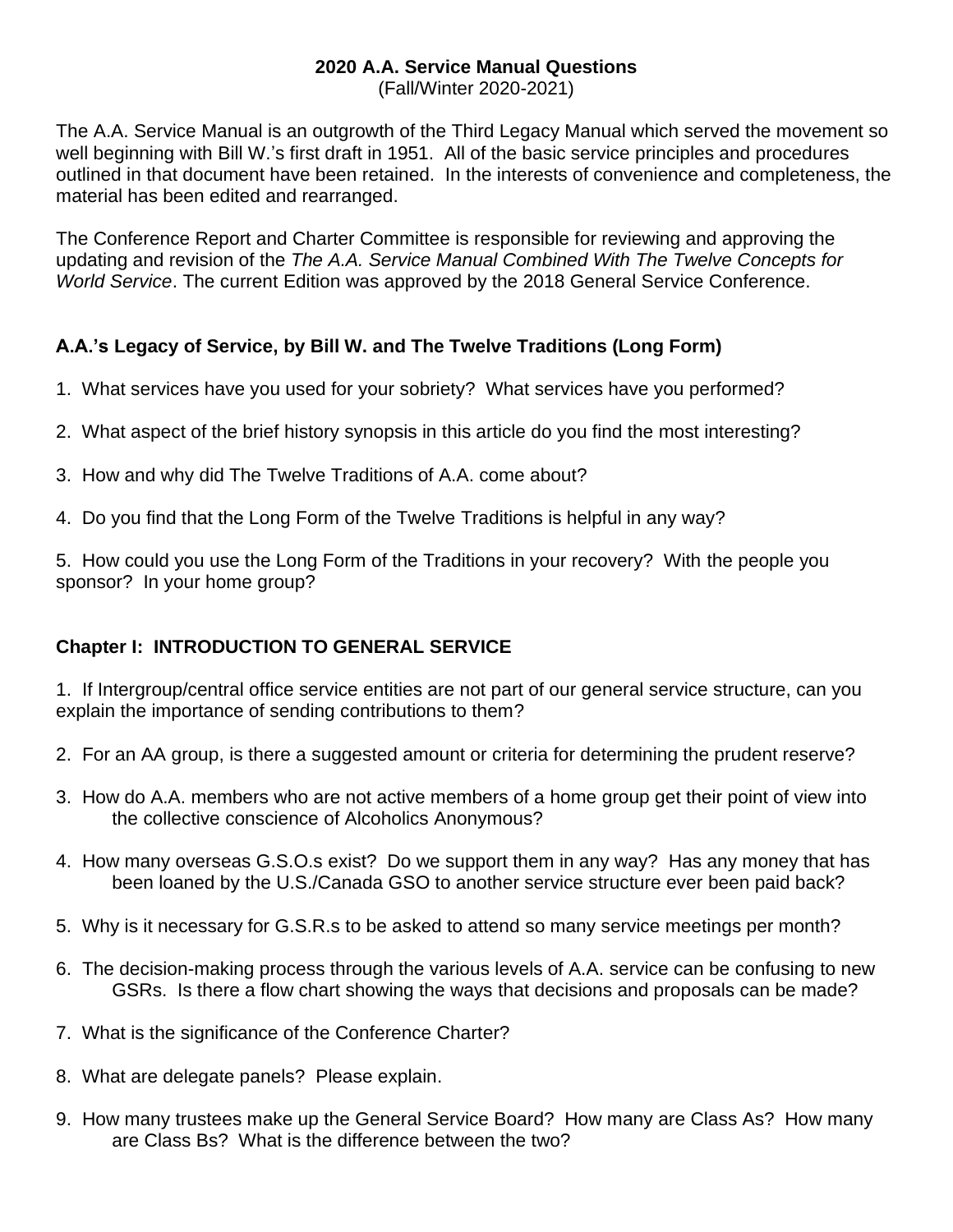10. What is the purpose of having delegates go to the Conference and work from before daybreak to after dark? Is it to get them so tired that the delegates give in and vote for anything that the staff wants to do?

#### **Chapter II: THE GROUP AND ITS G.S.R.**

- 1. Does your group have a G.S.R.? What function does that service position provide for the group?
- 2. How does a non-existent or inactive G.S.R. deny group members their opportunity to exercise their rights and responsibilities to be active participants in A.A. as a whole?
- 3. Can you explain why and how the G.S.R. service position involves two-way communications?
- 4. Is the G.S.R. the service sponsor to the home group? What service meetings do G.S.R.s attend?
- 5. How is a G.S.R. is elected? What are some of the necessary qualities? How long do G.S.R.s serve?
- 6. Why should a G.S.R. be familiar with the Self-Support pamphlet and other A.A.W.S. literature?

#### **Chapter III: THE DISTRICT AND THE D.C.M.**

- 1. What are the characteristics of a District? How many groups are included in a District?
- 2. How many districts are in your Area? (Area 13 D.C., Area 29 Maryland, etc.)
- 3. Can you describe a healthy relationship between the GSR and the DCM?
- 4. What service meetings do DCMs attend?
- 5. How is a DCM elected? What are some of the necessary qualities? How long does a DCM serve?
- 6. What happens when a District is inactive or under-represented?
- 7. When and how should redistricting occur?

#### **Chapter IV: THE AREA ASSEMBLY AND ITS ACTIVITIES**

- 1. Why is the Area Assembly considered to be the mainspring of the General Service Conference Structure?
- 2. What is the composition or makeup of the Area Assembly?
- 3. Who is eligible to vote at the Area Assembly? Can one GSR represent two home groups?
- 4. What is the generally-accepted practice used to handle inactive service workers?
- 5. What is the difference between the Election Assembly and other Non-election Assemblies?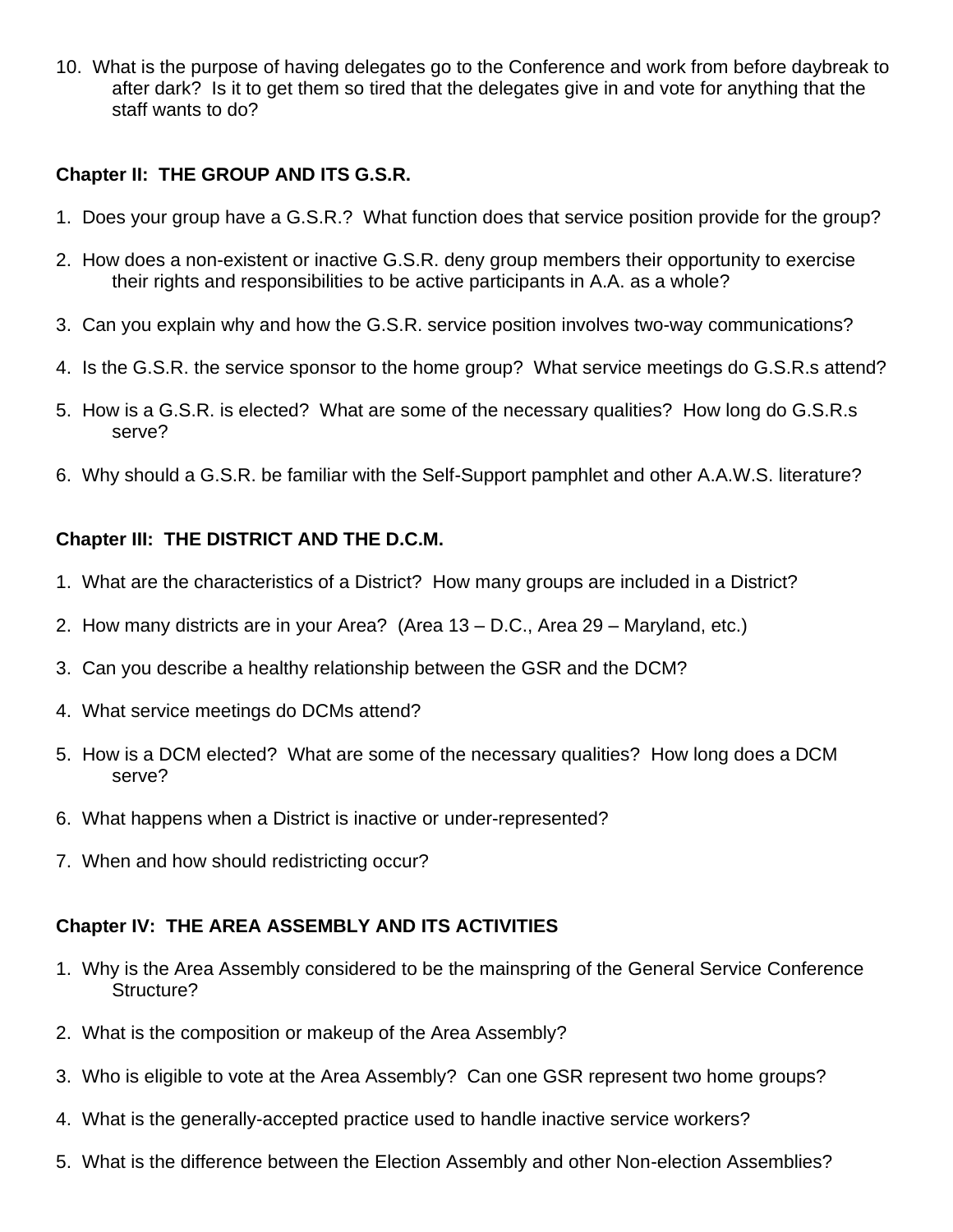- 6. What is the difference between a Workshop and a Sharing Session?
- 7. Does your home group have an Archives Committee? Have you ever seen or visited your Area Archives Exhibit? Where is it located?
- 8. What is the name of your Area Newsletter? Have you ever read it? How much does it cost to subscribe?

### **Chapter V: THE AREA COMMITTEE**

- 1. Who is a part of the Area Committee?
- 2. What are the basic duties and functions of the Area Chairperson? Who is the current Chairperson of your Area?
- 3. What are the basic duties and functions of the Area Secretary? The Area Registrar? What is the experience of your Area in how these functions are handled?
- 4. What are the basic duties and functions of the Area Treasurer? Who is your current Area Treasurer?
- 5. What standing committees are part of your Area Committee? Can you list all of the area and district committees that make up the General Service structure in your Area?
- 6. Why is it helpful to have Alternate Committee Officers (Area Committee Co-Chairs & Alternate District Committee Members) attend the Area Committee meetings?
- 7. How many DCMs are members of the Area Committee in your Area?
- 8. How can Past Delegates assist the Area Committee?

### **Chapter VI: THE DELEGATE**

- 1. How does the Delegate have a responsibility as a worldwide servant?
- 2. What are the basic duties and functions of the Area Delegate? Who is your current Area Delegate?
- 3. How long does the Delegate serve? Explain the rotation policy of the rotation of Delegate Panels. (See Appendix D for a list of Conference Panels)
- 4. How are the Delegate's basic expenses to the General Service Conference handled? Why is it important that Areas participate in meeting the expenses of the Conference?
- 5. What are some of the characteristics that make for a well-qualified Delegate?
- 6. How does the Delegate in your Area prepare for the General Service Conference?
- 7. How does your Delegate report back to the Area about the General Service Conference?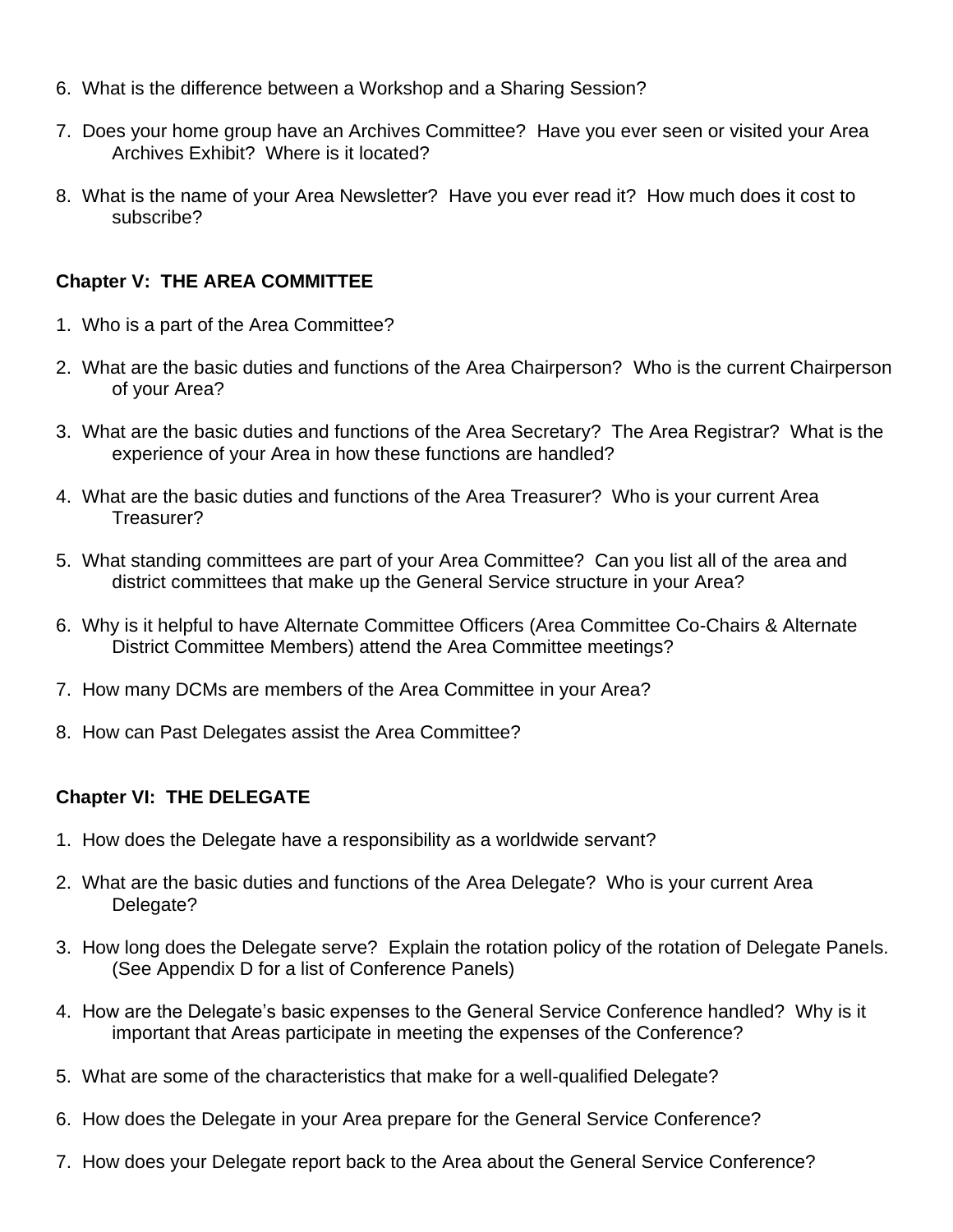## **Chapter VII: THE ANNUAL CONFERENCE MEETING**

- 1. What does it mean for the General Service Conference to operate year-round? What activities are taking place besides those at the Annual Conference Meeting?
- 2. Is the Conference incorporated? How are the policies recommended by the Conference fulfilled?
- 3. How long does the Annual Conference Meeting last? Can you describe a few of the activities?
- 4. How does an item make it onto the Conference Final Agenda? Where do these items originate?
- 5. What is the composition of the voting members of the Annual Conference Meeting?
- 6. What is substantial unanimity? How is it defined in the voting process at the Conference?
- 7. What is the difference between a Conference Advisory Action and a strong recommendation? What is an Additional Committee Consideration?
- 8. When is the Conference Final Report available to the fellowship? What other methods are used to transmit information about the Annual Conference Meeting?

### **Chapter VIII: CONFERENCE COMMITTEES**

- 1. Why are the Conference Committees so important to the Conference process?
- 2. How often do the Conference Committees meet during the annual Conference Week? What is the purpose of these deliberations?
- 3. What is the purpose of having Conference Committees meet jointly with the Trustees?
- 4. How are delegates selected for Conference Committees?
- 5. How are the Conference Committees organized?
- 6. On how many committees does each delegate serve?
- 7. How many Standing Committees are there at the Annual Conference Meeting? What are they?
- 8. How many Standing Committees have no corresponding Trustees Committee?
- 9. How many Secondary Committees are there at the Annual Conference Meeting? What are they?

#### **Chapter IX: THE GENERAL SERVICE BOARD**

- 1. What matters are of concern to the trustees? Why are the trustees' duties considered custodial?
- 2. How do the trustees receive input from the Fellowship about matters that affect A.A. as a whole?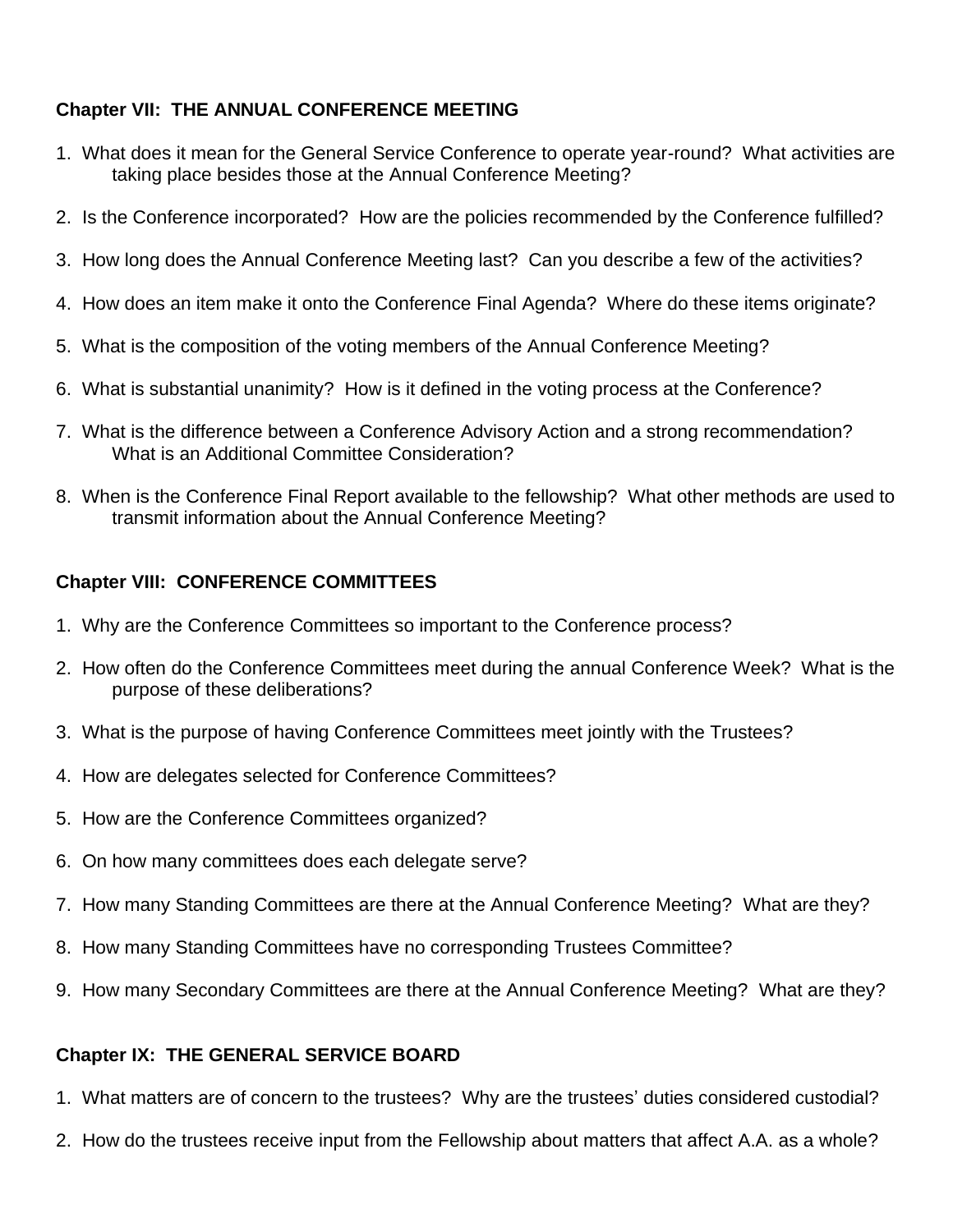- 3. What is the composition of the General Service Board? How many are Class A Trustees? How many are Class B Trustees? What do the A and B stand for?
- 4. What are some of the qualifications desirable in a Class A Trustee?
- 5. What are some of the desirable qualifications for a Class B Trustee?
- 6. How are Class A Trustees elected? How long do they serve on the GSB? How many Class A's are on the GSB?
- 7. How are Regional Trustees elected? How long do they serve on the GSB? How many geographic regions are there in the U.S.? How many regions are there in Canada?
- 8. How are Trustees-at-Large elected? How long do they serve on the GSB? How many are from the U.S.? How many are from Canada?
- 9. How are General Service Trustees elected? How long do they serve on the GSB? How many GSTs are on the GSB?
- 10. How many Trustee Service Committees are there on the GSB? Can you name all of them?
- 11. What is an Appointed Committee Member? How are ACMs selected to serve?
- 12. What are World Service Meeting Delegates? How are they chosen? How often does the World Service Meeting convene? Can you describe the meeting rotation process?

### **Chapter X: THE BOARD'S OPERATING CORPORATIONS**

- 1.How many operating corporations does the General Service Board have? What are their names?
- 2. What is meant by custodial oversight? How does the GSB fulfill this function in the two operating corporations?
- 3. What is the principal purpose of the Reserve Fund? When was the fund established? What has the Reserve Fund been used for over the years?
- 4. What is the limit of the Reserve Fund? How is it calculated? What happens if the Reserve Fund exceeds its current limit?
- 5. How many directors are on the A.A.W.S. Board? How many times a year do they meet?
- 6. Can you name all the committees of the A.A.W.S. Board? What are their functions?
- 7. What are the two revenue sources for A.A.W.S.? Is A.A. fully self-supporting through the contributions of the A.A. groups? What is the limit for an individual contribution?
- 8. How many directors are on the AA Grapevine Board? How many times a year do they meet?
- 9. What are the sources of revenue for the Grapevine? How does this differ from A.A.W.S.?
- 10. How are Nontrustee Directors for A.A.W.S. and AAGV selected?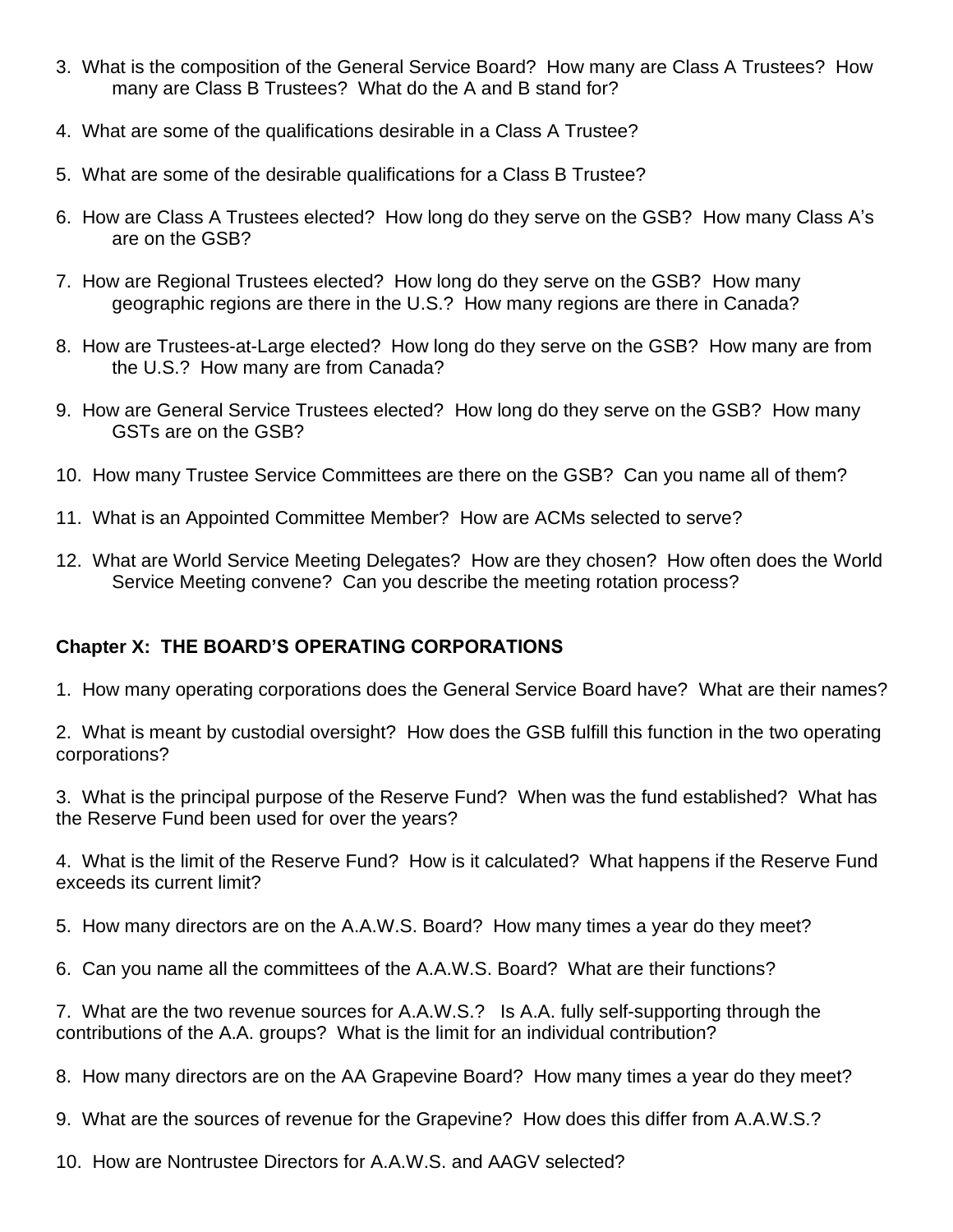11. Why do A.A.W.S. and AAGV have registered trademarks and logos? When did A.A.W.S. discontinue the use of the circle and triangle trademarks and service marks?

## **Chapter XI: THE GENERAL SERVICE OFFICE**

 1.Why is the GSO in New York generally regarded as the "senior" office? Who does the GSO serve?

2. What is the GSO general manager's role? Is this person an A.A. member?

3. What is the Staff Coordinator's role? Is this person an A.A. member?

4. What are the roles of the other A.A. staff members? How often do they rotate?

5. How does the GSO assist with Anonymity breaks?

6. When did the A.A. Archives open? What is the A.A. Archives' function at the GSO?

7. What are the functions of the File and Group Records Departments?

 8. Why was the decision made for A.A. to be its own publisher of literature -- of both books and pamphlets?

 9. How does a new item of literature get started? What happens if there is no justification for a new project?

10. What is the process required for a piece of literature to receive the designation "Conference Approved"?

11. What are some of the service materials that are published by GSO?

12. Can you briefly describe some of the business services functions at the General Service Office (Publishing Department, including the Mail Room and Shipping and Receiving; Finance Department, including several units; Administration and Services; Communication; and Information Technology)?

## **Chapter XII: THE A.A. GRAPEVINE**

- 1. When and in what format was the first Grapevine magazine published? When and why was the masthead changed to read "the international monthly journal of Alcoholics Anonymous"?
- 2. How did Bill W. use the magazine in the 1940s?
- 3. Where and what is the basic editorial statement of the *A.A. Grapevine* magazine?

 4. What types of comments will be found in the magazine sections entitled, "Dear Grapevine," "Discussion Topic," and "Alcoholism at Large"?

5. What are the functions of the Editorial Advisory Board of the AAGV? How often does it meet?